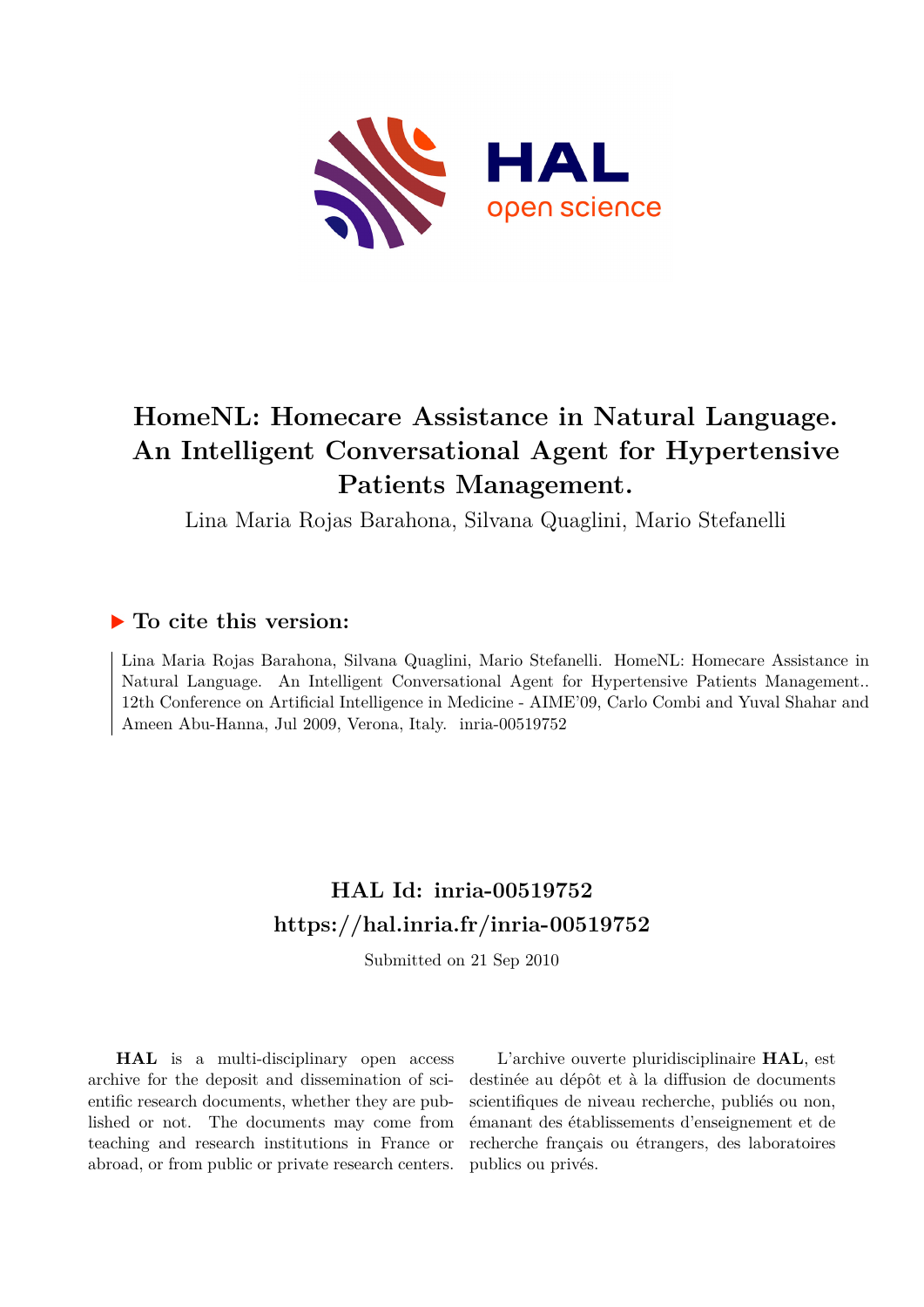## HomeNL: Homecare Assistance in Natural Language. An Intelligent Conversational Agent for Hypertensive Patients Management.

Lina Maria Rojas-Barahona, Silvana Quaglini, and Mario Stefanelli

Department of Computer Science and Systems, University of Pavia, Via Ferrata 1, 27100 Pavia, Italia {linamaria.rojas,silvana.quaglini,mario.stefanelli}@unipv.it http://www.labmedinfo.org/

Abstract. The prospective home-care management will probably offer intelligent conversational assistants for supporting patients at home through natural language interfaces. Homecare assistance in natural language, HomeNL, is a proof-of-concept dialogue system for the management of patients with hypertension. It follows up a conversation with a patient in which the patient is able to take the initiative. HomeNL processes natural language, makes an internal representation of the patients' contributions, interprets sentences by reasoning about their meaning on the basis of a medical-knowledge representation and responds appropriately. HomeNL's aim is to provide a laboratory for studying natural language processing (NLP) and intelligent dialogues in clinical domains.

Key words: NLP, Dialogue Systems, Telemedicine, Hypertension

#### 1 Introduction

A range of approaches for modeling Dialogue Systems (DSs) has been proposed in the literature from simple pattern-matching techniques to structured architectures. The most sophisticated approaches consider the cognitive state of the conversational agent and provide methods for modeling intelligent dialogues by enabling mixed-initiative and complex discourse phenomena [1]. Despite these advances, most of the dialogue-based interfaces implemented in the medical domain are devoted to simple approaches to dialogue management [2], offering system-driven applications that limit the variety of expressions users might use [1]. The adoption of more elaborated methods in the medical domain is an open research area [2]. Indeed, emergent prototypes have been deployed, of which the most salient is Chester, a personal medication advisor for elders [3]. Although the resulting prototypes are still far from being fully operative in real settings and building them requires complicated and costly solutions, these efforts highlighted promising lines of research in the field.

In this paper we present HomeNL a proof of concept for intelligent conversational agents in the management of hypertensive patients. Thereby, we have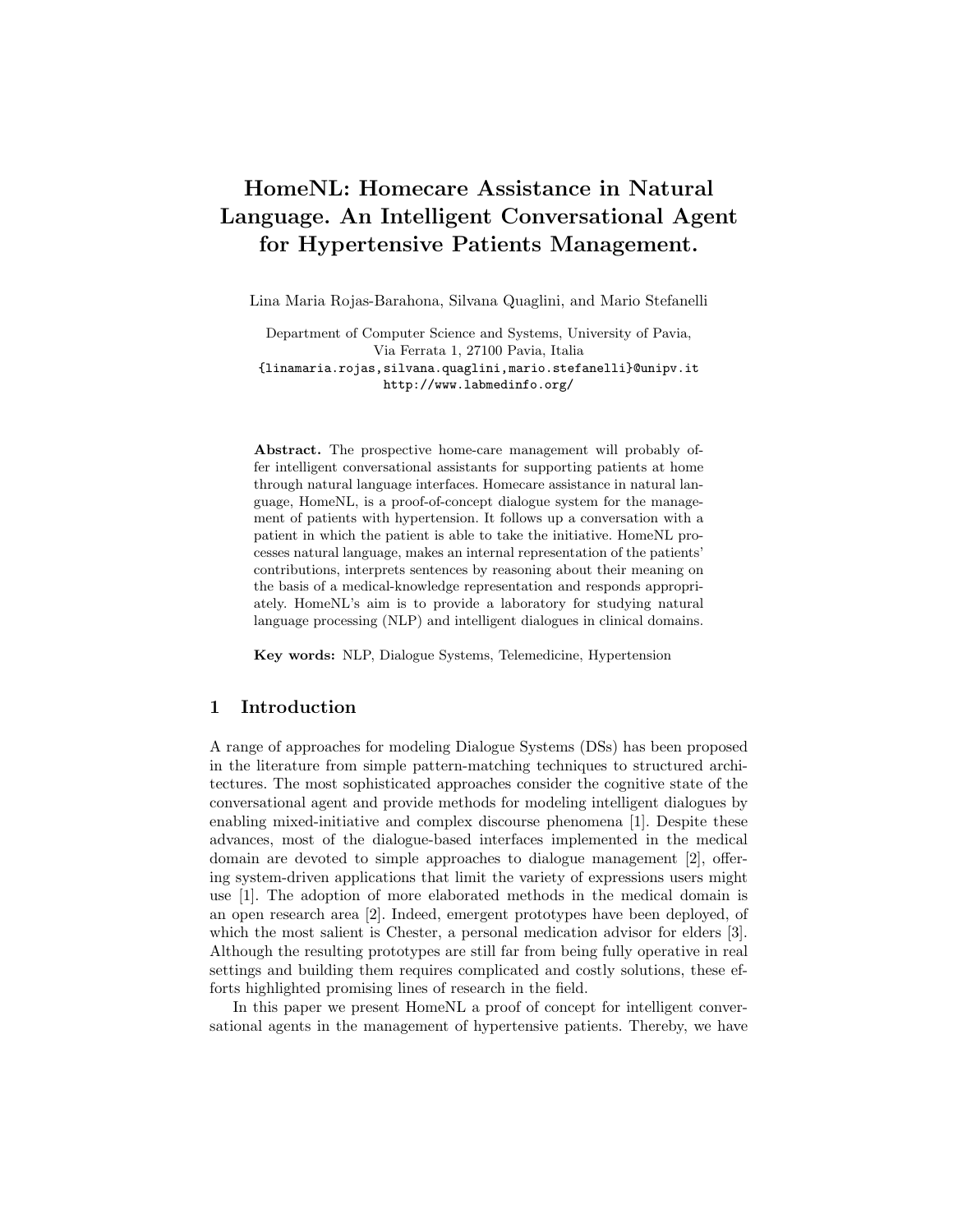explored striking formalisms of computational linguistics and NLP. Moreover, we have adopted theoretical-based frameworks that simplify the programming burden. Despite being in a preliminary stage, HomeNL stores its cognitive state, understands and generates natural language, supports reasoning by accessing a logic-based knowledge representation (KR) and maintains a coherent conversation with a patient at the same time it enables mixed-initiative.

#### 2 The Architecture

Several components were arranged into an extensible distributed multiagent architecture (Fig. 1, right): the open agent architecture (OAA). These components are in charge of a specific linguistic task. For instance, the language understanding and generation components were both modeled in the linguistic-driven formalism of multimodal-categorial grammars (MMCCG) [4]. DIPPER [5], which is the dialogue manager, follows the notion of information state (IS). Moreover, the KR was implemented in LISP and RACER was used as inference engine [6]. Further processing is carried out by the Interpreter, the Behavioral and the Generation agents that are part of the core of HomeNL whilst Festival was used for speech synthesis<sup>1</sup>.



Fig. 1. Left: HomeNL architecture. Right: OAA-agents arrangement.

In its primary scope, HomeNL is concerned with the process of comprehending and using language once the words are recognized rather than the process of recognizing spoken sentences. Despite incorporating existing automatic speech recognition (ASR) inside the architecture is quite straightforward, much work remains to be done to support medical terminology in ASR's language models [3]. Therefore, the input is an Italian text sentence and the output is a coherent spoken response (Fig. 1, left). The *OpenCCG parsing* parses sentences and returns the corresponding semantic representation (SR), while the Interpretation Manager performs contextual interpretation. The behavioral agent reads the dialogue plan, goals and mandatory information before starting the dialogue. It

<sup>1</sup> http://www.cstr.ed.ac.uk/projects/festival/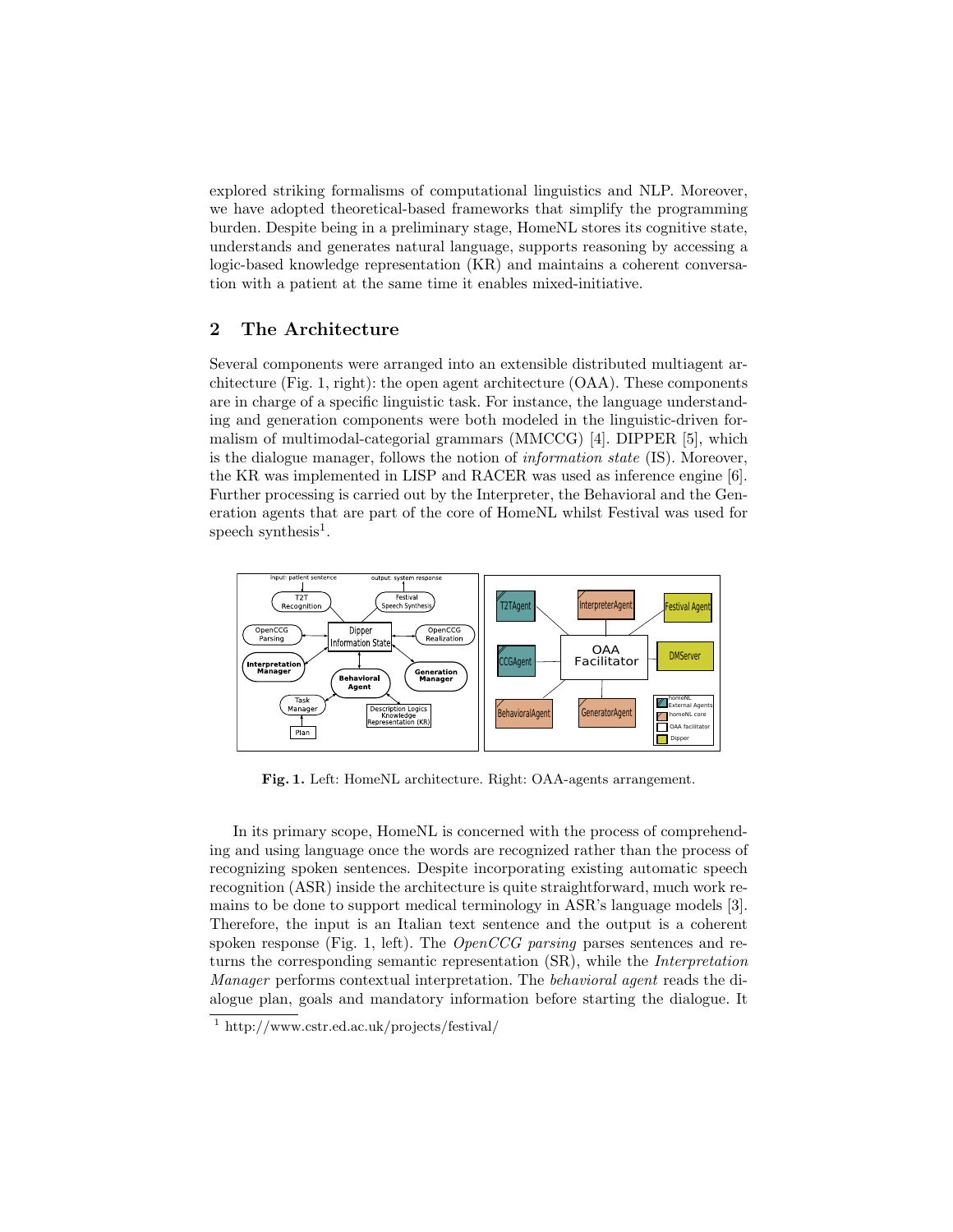also queries the KR and prepares the system response during the conversation. The Generation Manager transforms the system response into a semantic formula while the OpenCCG realization realizes that formula and returns the corresponding sentence in natural language. In turn, Festival transforms the sentence into voice.

#### 2.1 Language Understanding and Generation

An Italian grammar was developed by using OpenCCG<sup>2</sup> for building MMCCG grammars. MMCCG is based on the lexicalized grammar formalism of combinatory categorial grammars (CCG), in which a grammar is defined in terms of categories in the lexicon. Categories define the part-of-the-speech of words and their relation with adjacent words in sentences. The lexicon is a complete dictionary of words that describes their lexical categories, linguistic (e.g., number, gender, etc.) and semantic features. Categories in a sentence are derived by applying combinatory rules that license the parsing and generation of several linguistic phenomena while the SR is built compositionally via unification. MM-CCG has a mild context-sensitive generative power, thus it can handle a variety of constructions from a number of languages [4].

The grammar was implemented not only for parsing users' utterances but also for generating possible system responses. It is made up of a lexicon enriched with the morphology of words and a medical ontology. This ontology is used to build a SR that references ontological concepts. Nevertheless, the SR provided by OpenCCG cannot be used for reasoning [7]. The resulting grammar contains around 300 words including their inflected forms, grouped into 84 categories. These are further arranged in 65 lexical families. In spite of being a short grammar, it supports the Italian constructions commonly used by patients and doctors as collected by the Homey Hypertension Management project [8], used to either claim or inquire about health conditions, measurements, side effects, health status and habits. We are currently working on extending the CCG grammar in compliance with the Italian guideline for the management of hypertensive patients considering risk management and further constructions regarding symptoms and habits.

#### 2.2 Description Logics Knowledge Representation

Description Logics (DLs) was selected to represent the medical knowledge [9]. It bears information about the patients' body, illness and therapy. In particular, it contains concepts related to active principles, medicines, symptoms and measurements e.g., blood pressure, weight and heartbeat. Concepts are defined as presented in Example 1, symptoms can be localized, if they affect a specific body-part, or unlocalized e.g., cough or fever. All the information about active principles and symptoms described in Table 1 has been formalized in a similar

<sup>2</sup> http://openccg.sourceforge.net/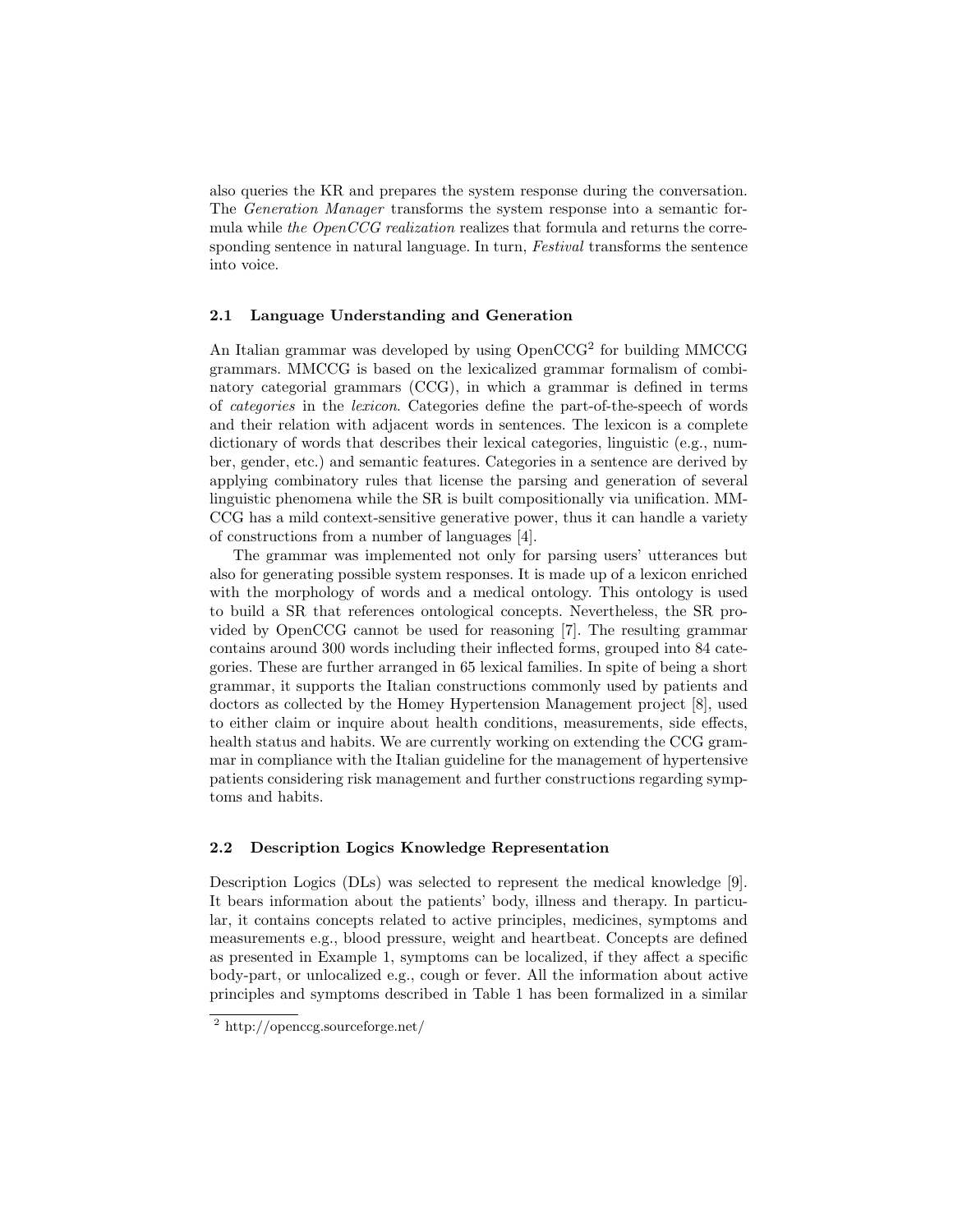fashion. Therefore, it is possible to perform inference tasks in RACER regarding the patient's side-effects and condition e.g., normal, low risk or serious.

| TBox                           |                                                                                             |     |
|--------------------------------|---------------------------------------------------------------------------------------------|-----|
| symptom $\equiv$               | $(local-symptom \sqcup non-local-symptom)$                                                  |     |
| $irregular-intestimate \equiv$ | $\exists$ affects-locally. intestine $\sqcap$                                               |     |
|                                | $\exists$ has-property. <i>irregular</i>                                                    |     |
| calcium-antagonist $\equiv$    | $\exists$ produces-secondary-eff. (Swelling-leg $\sqcup$                                    | (1) |
|                                | $irregular-intestimate \sqcup tachycardia$                                                  |     |
| $\cdot$ $\cdot$ $\cdot$        |                                                                                             |     |
|                                | $\equiv$ equivalence $\Box$ conjunction $\Box$ disjunction $\exists$ existential quantifier |     |

Table 1. Knowledge about drug-types, medicines and possible side-effects for the management of patients with hypertension implemented in the knowledge base.

| Active Principle Symptoms |                                                | Medicines                                     |
|---------------------------|------------------------------------------------|-----------------------------------------------|
| Aceinhibitor              | cough                                          | ramiprile, captoprile, enalaprile             |
| Calcium-                  | swelling legs, irregular intestine, lacidipina |                                               |
| antagonist                | tachycardia                                    |                                               |
| Diuretic                  | tiredness                                      | furosemide, candesartan-hct                   |
| Betablocker               | impotence                                      | atenololo, atenololo-clortalidone, nebivololo |
| Alpha1bp                  | tachycardia                                    | doxazosin                                     |
| Alpha2ac                  | driesout mouth, driesout eyes, clonidina       |                                               |
|                           | blush face, drowsy                             |                                               |

#### 2.3 The Information State

The information state theory proposes a blackboard structure (i.e. the IS), a set of update rules and a set of dialogue moves to model dialogues [10]. In DIPPER the IS and the update rules are declared in the OAA-logical language, namely the interagent communication language (ICL). On the one hand, the IS keeps track of the relevant information of the discourse e.g., cognitive state, goals, mandatory information, plan, input, SR, unsolved goals, etc. In addition, the IS contains the information to be grounded (to be clarified) and the common ground with the information that has already been clarified, that is to say, the information shared by both HomeNL and the patient. On the other hand, the update rules implemented are initialisation, recognise, parsing, interpreting, behavior, generating, realizing and synthesise. The dialogue moves, also called dialogue-acts, deployed are assertions, information requests and grounding acts. Information requests are usually performed by HomeNL while assertions and grounding-acts are performed by both the system and the patient. Further details about HomeNL are given in [7].

#### 3 Discussion and Future Work

Several levels of linguistic analysis (e.g., syntactic, semantics, pragmatics and discourse) were studied and implemented in HomeNL. The selection of MMCCG formalism for language understanding and generation pursued the improvement